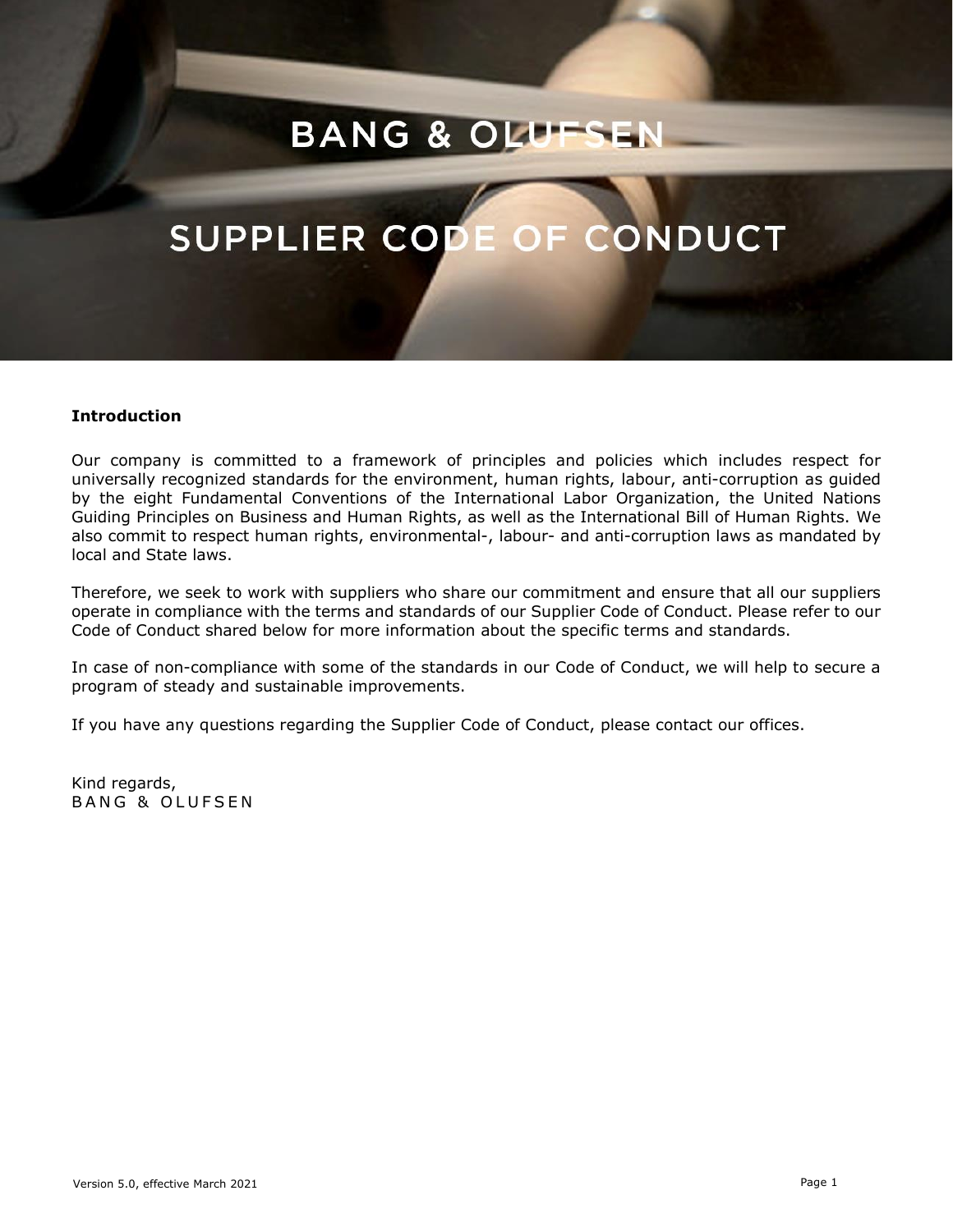# **PART I: Introduction**

# **1. Purpose of the Supplier Code of Conduct**

The purpose of this Supplier Code of Conduct is to secure that suppliers to Bang & Olufsen operate in accordance with internationally recognized minimum standards on human rights, labour and the environment. Bang & Olufsen adheres to the principles established in this Supplier Code of Conduct and expects the same of its suppliers.

Continuous compliance to the terms of this Code of Conduct is a condition of any agreement or contract between Bang & Olufsen and our suppliers.

The aim of the Supplier Code of Conduct is not to terminate business, but to help suppliers improve human rights, labour and environmental standards. Bang & Olufsen is therefore willing to work with suppliers to achieve compliance with the provisions of this Supplier Code of Conduct. However, we will not conduct business with a supplier if compliance with the requirements of the Supplier Code of Conduct is deemed impossible. Nor will we conduct business with a supplier engaged in violations of fundamental human rights and who is not willing to initiate and implement corrective actions immediately (see zerotolerance standards below).

Bang & Olufsen shall periodically review the adequacy and continuing effectiveness of this Supplier Code of Conduct.

# **2. Scope of Application**

This Supplier Code of Conduct applies to all suppliers of Bang & Olufsen A/S and its subsidiaries. The provisions of the Supplier Code of Conduct extend to all workers, regardless of their status or relationship with a supplier. The Supplier Code of Conduct therefore also applies to workers who are engaged informally, on short-term contracts, or on a part- time basis.

It shall be the responsibility of suppliers to secure that their sub-suppliers do not violate the standards of this Supplier Code of Conduct.

#### **3. Normative Elements**

#### General Principles

Any questions or disputes regarding the interpretation of the provisions of this Supplier Code of Conduct shall be resolved by Bang & Olufsen.

The Supplier Code of Conduct is not and should not be interpreted as a means to circumvent or undermine national laws or national labour inspectorates. Similarly, this Supplier Code of Conduct is not and should not be interpreted as a substitute for free trade unions, nor should it be used as a substitute for collective bargaining.

The Supplier Code of Conduct establishes minimum standards and Bang & Olufsen will not accept any attempt to use the requirements as a means to lower existing standards or to prevent or discourage collective bargaining. When implementing this Supplier Code of Conduct, suppliers shall take all necessary measures to secure that they do not unintentionally leave workers and other beneficiaries in a worse position than before the Supplier Code of Conduct was introduced.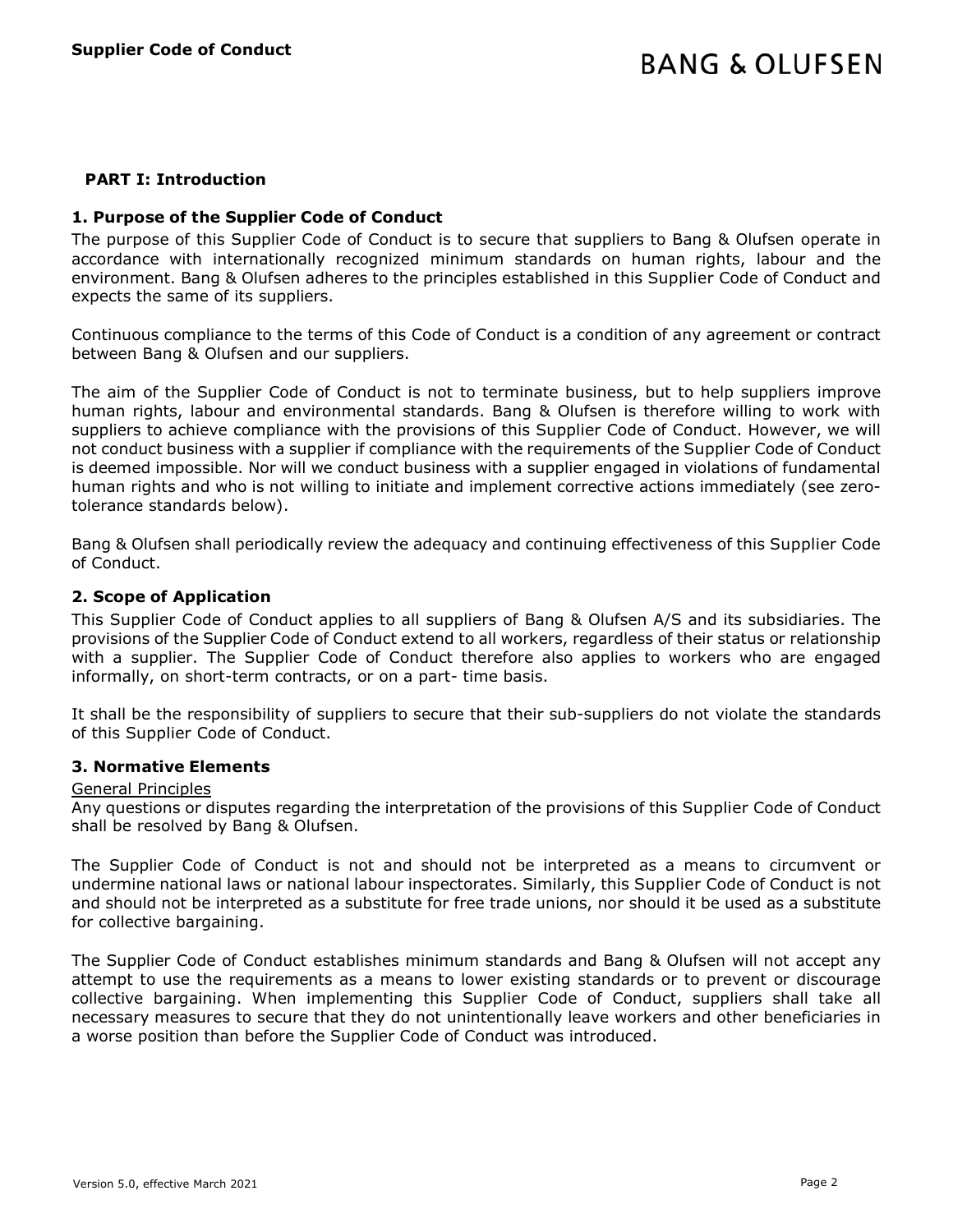# Legal Compliance

In addition to meeting the terms of this Supplier Code of Conduct, suppliers shall comply with all national laws and regulations as well as other applicable standards (e.g. collective bargaining agreements).

Where provisions of national law, international human rights and this Code of Conduct differ, the supplier must follow the higher standard.

Conflicts between the provisions of this Supplier Code of Conduct and national laws or other applicable standards shall be evaluated by Bang & Olufsen in cooperation with the supplier and relevant stakeholders in order to establish the most appropriate course of action that will help to foster respect for fundamental human rights, labour standards and the environment. If any conflicts are detected, the supplier must inform Bang & Olufsen, Head of Procurement immediately.

# International Standards

This Supplier Code of Conduct is based on the general principles contained in the Universal Declaration of Human Rights (1948), the International Covenant on Civil and Political Rights (1966), the International Covenant on Economic, Social and Cultural Rights (1966), the Eight Fundamental ILO Conventions and other relevant international human rights and labour standards.

# **PART II: Standards**

Bang & Olufsen requires that our suppliers and their sub-suppliers observe the standards outlined below:

# **Employment Practices**

# **1. Forced Labour**

#### *1.1. Forced Labour and Freedom of Movement*

The supplier must not participate in, or benefit from, any form of forced labour, including bonded labour, forced prison labour, slavery, servitude or human trafficking. Workers must have the freedom of movement during the course of their employment.

#### *1.2. Retention of monetary and/or material goods*

The supplier must not withhold any part of any personnel's salary, benefits, property or documents (e.g. identity cards and travel documents) in order to force personnel to continue working for them.

#### *1.3 Disciplinary measures*

The supplier shall treat all personnel with dignity and respect. The supplier shall not engage in or tolerate the use of corporate punishment, mental and physical coercion and verbal abuse of personal.

# **2. Child Labour and Young Workers**

#### *2.1. Minimum Age Requirements*

The supplier shall not engage in, or benefit from, the use of child labour. The minimum age for employment shall not be less than the age of completion of compulsory schooling and, in any case, shall not be less than 15 years (or 14 years where established by national laws in accordance with the ILO developing-country exception).

#### *2.2. Educational Remediation Programme*

If the supplier becomes aware that it is employing children of school age, it shall ensure that the children are enrolled in a remediation programme, rather than being summarily terminated from employment. The programme shall include access to education and financial support and shall be decided in consultation with the child and family or next of kin.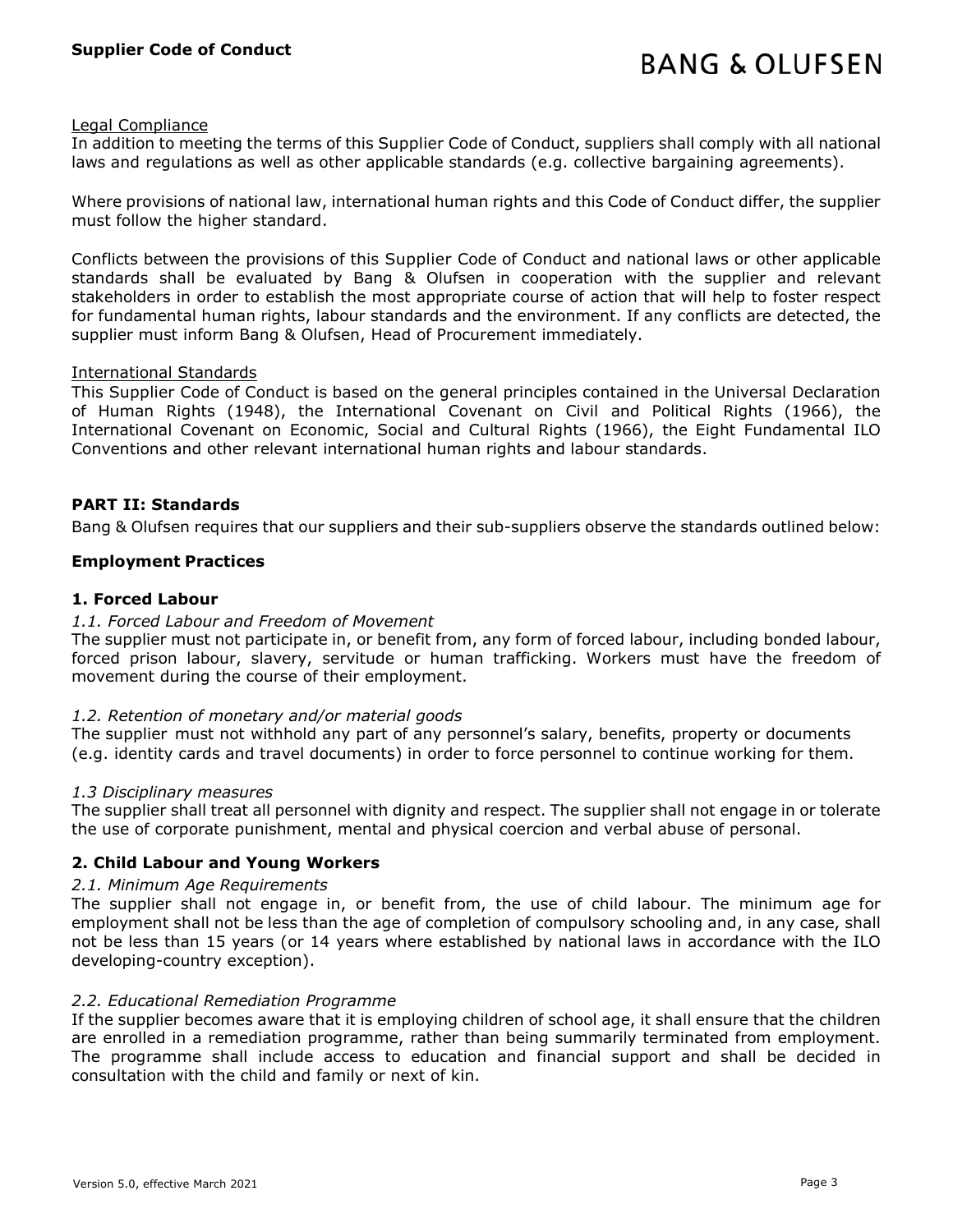# *2.3. Light work and Apprenticeship Programmes*

Where permitted by national laws, the supplier may employ children between 12 and 15 to perform a few hours of light work during the day. The work must be simple tasks of a limited nature and not interfere with the children's educational responsibilities. Apprenticeship programmes for children below the minimum age of employment must be remunerated and clearly aimed at training.

#### *2.4. Hazardous and Harmful Work*

The supplier must refrain from hiring and employing young workers (below 18 years of age) to perform any type of work that is likely to jeopardize their health, safety or morals.

# **3. Non-Discrimination**

# *3.1. Non-discrimination in Employment-related Decisions*

The supplier must not engage in or support discrimination on the basis of ethnicity, race, gender, language, religion, political or other opinion, caste, national or social origin, property, birth, union affiliation, sexual orientation, health status, family responsibilities, age, and disability or other distinguishing characteristics. Hiring, remuneration, benefits, training, advancement, discipline, termination, retirement or any other employment-related decisions shall be based on relevant and objective criteria.

# **4. Freedom of Association**

# *4.1. The Right to Freedom of Association and Collective Bargaining*

The supplier must not interfere with the workers' rights to form and join unions, or other associations of their own choosing, and to bargain collectively. Nor shall the supplier discourage membership of unions. Workers' representatives shall not be subject to discrimination and shall be given access to employees at the workplace. The supplier must recognize elected workers' representatives and bargain in good faith with them regarding all important workplace concerns.

#### *4.2. Alternative Measures in Case of State Prohibition on Unions*

If trade unions are not allowed in the area of operation, or only state authorized organizations are allowed, the supplier shall facilitate, and not prevent, alternative measures to allow employees to gather independently to discuss work-related matters and a forum to present work-related concerns to management.

#### *4.3. The Right to Not Affiliate and Join Unions*

The supplier must not interfere with the workers' right to not affiliate and join unions or other associations.

# **5. Workplace Health and Safety**

# *5.1. Health and Safety Standards*

The supplier must secure that its workers are offered a safe and healthy working environment. Safety standards should include, but is not limited to, emergency preparedness, including sufficient numbers of emergency exits at the workplace, and standards relating to building safety and construction, electrical safety, and fire safety. Adequate health and safety policies and procedures must be established and followed.

#### *5.2. Training and Protective Gear*

The supplier shall provide its employees with the protective equipment and training necessary to perform their tasks safely, including training in handling of chemical and hazardous substances.

#### *5.3. Sanitary Infrastructure*

The supplier must provide a suitable, clean and sanitary infrastructure, including access to toilets and potable water, which conforms to the needs and numbers of its employees. Accommodation, if provided by the supplier, shall conform to the same requirements, including the general provisions on health and safety standards listed above.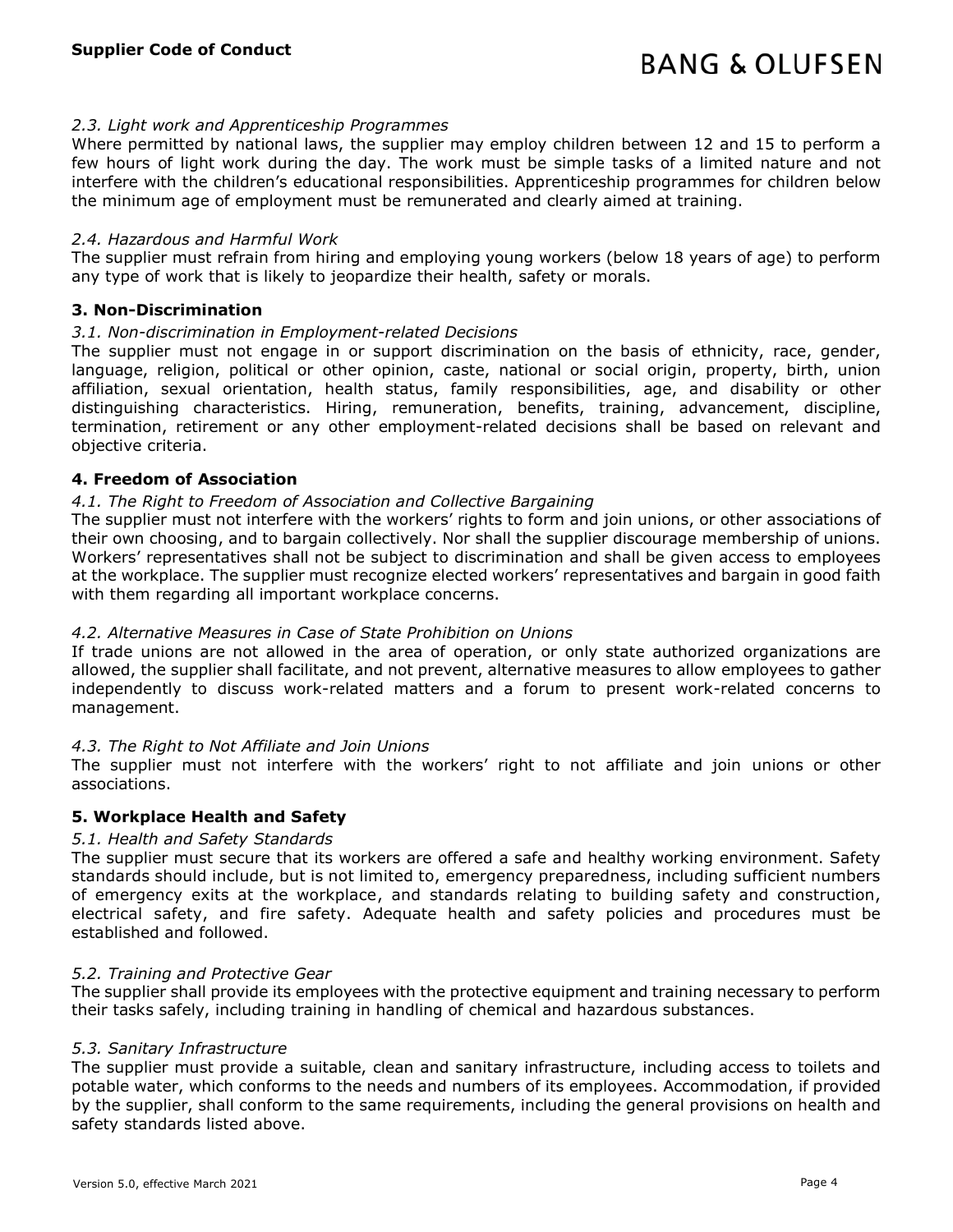# **6. Conditions of Employment and Work**

#### *6.1. Workplace Violence, including Assault, Abuse, Harassment and Threats*

The supplier shall protect its workers from acts of physical, verbal, sexual, or psychological harassment, abuse, or threats in the workplace, whether committed by managers or fellow workers, including when determining and implementing disciplinary measures.

# *6.2. Remuneration*

#### Basic wages

The supplier shall comply with legal minimum standards or industry benchmark standards concerning wages and benefits, whichever is higher. In any case, the supplier must always provide a "living wage" which enables workers to meet the basic needs of themselves and their dependents. Wages shall be paid in legal tender and on a regular basis.

#### Overtime and deductions

Overtime shall be remunerated at a premium rate.

Deductions from wages shall be transparent and must never be used as a disciplinary measure. In no case may deductions from wages reduce the net compensation payable to the employee for any relevant period below the minimum wage level determined under local laws and regulations.

# *6.3. Established Working Relationship*

All workers shall be provided with a written, understandable and legally binding labour contract. The supplier shall not rely on part-time, short-term or casual labourers, trainees, or false apprenticeships to pay lower wages and fewer benefits. Provisions for non-permanent and seasonal workers should be no less favorable than those for permanent workers.

# *6.4. Leave*

The supplier shall grant employees paid holiday each year and sick leave, as well as parental leave to employees who must care for a newborn or a newly adopted child. Women who take maternity leave must not face dismissal or threat of dismissal, and shall be able to return to their former employment at the same rate of pay and benefits.

# *6.5. Hours of Work, Rest Periods and Breaks*

The supplier shall ensure that the work week is limited to 48 hours. Overtime shall be voluntary, infrequent, and not exceed 12 hours per week. Employees shall be entitled to at least one day off per week and given reasonable breaks while working and sufficient rest periods between shifts.

In addition, the supplier must comply with all local laws and regulations in regard to hours of work, rest periods and breaks. Bang & Olufsen does accept in isolated cases that supplier's employees can work more than 60 hours per week for a limited period of time if voluntary and permitted according to local laws and regulations.

#### *6.6. Employee Privacy*

The supplier shall respect the privacy rights of its employees whenever it gathers or keeps private information or implements employee-monitoring practices.

# **Community Impact**

# **7. Security**

#### *7.1. Use of Company Security Forces*

The supplier shall prevent its security guards from violating the liberty and security of others. Security guards shall be trained on when to intervene in security-related situations and how to use the minimal force necessary.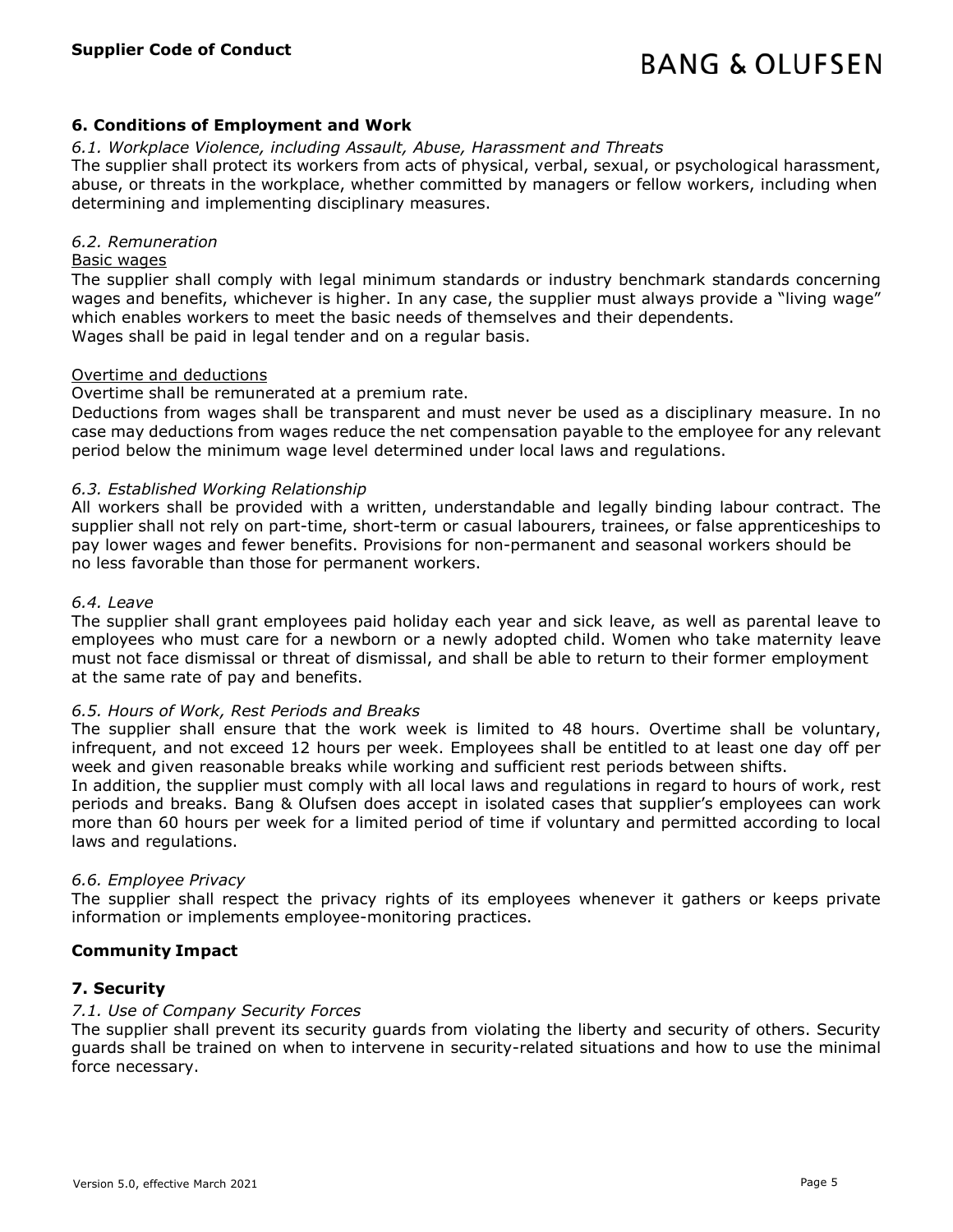# *7.2 Relations to State Security Forces*

The supplier shall take all reasonable measures to avoid involvement or complicity in human rights violations in its relationships and interactions with state security forces.

# **8. Land Management**

#### *8.1. Purchase of Land*

Before purchasing land, the supplier shall seek the prior and informed consent of all legal and/or customary owners.

#### *8.2. Relocation*

The supplier shall ensure that it does not participate in or benefit from improper forced relocations, and adequately compensates inhabitants in legitimate relocations.

# **9. Accidents and Health**

# *9.1. Industrial Accidents and Health Emergencies*

The supplier shall establish and maintain emergency procedures to effectively prevent and address all health emergencies and industrial accidents affecting the surrounding community or having an adverse impact on the environment.

# **10. Corruption and Bribery**

# *10.1. Bribing of Government Officials and private parties*

The supplier shall refrain from bribing, or using any other method, to unjustly influence public officials and/or the judiciary and/or private parties.

# *10.2. Money-laundering*

The supplier's business activities must be designed to minimize the risk of money-laundering. This means, inter alia, that suppliers must always have a good knowledge of the counterparties with whom they do business and must not allow suspicious transfer of funds.

# **11. Data Privacy**

#### *11.1. Treatment of personal data*

The supplier must adhere to data privacy laws and treat personal information respectfully and only collect and use personal information for legal purposes.

# **12. Sanctions and Export Controls**

#### 12.1. *Relations with sanctioned entities and restricted exporting*

The supplier must adhere to relevant foreign trade control laws pertaining to business transactions with countries, companies and persons (sanctions), and the transfer of goods, technology and services, between countries (export controls).

#### **11. Environmental Protection**

#### *11.1. Managing Environmental Aspects*

The supplier must strive to minimize the adverse environmental impacts of its activities, products and services through a proactive approach and responsible management of its environmental aspects (including, but not limited to):

- Use of scarce natural resources, energy and water
- Emissions to air and releases to water
- Noise, odor and dust emission
- Potential and actual soil contamination
- Handling of hazardous substances
- Handling of hazardous and non-hazardous wastes
- Product issues (design, packaging, transport, use and recycling/disposal)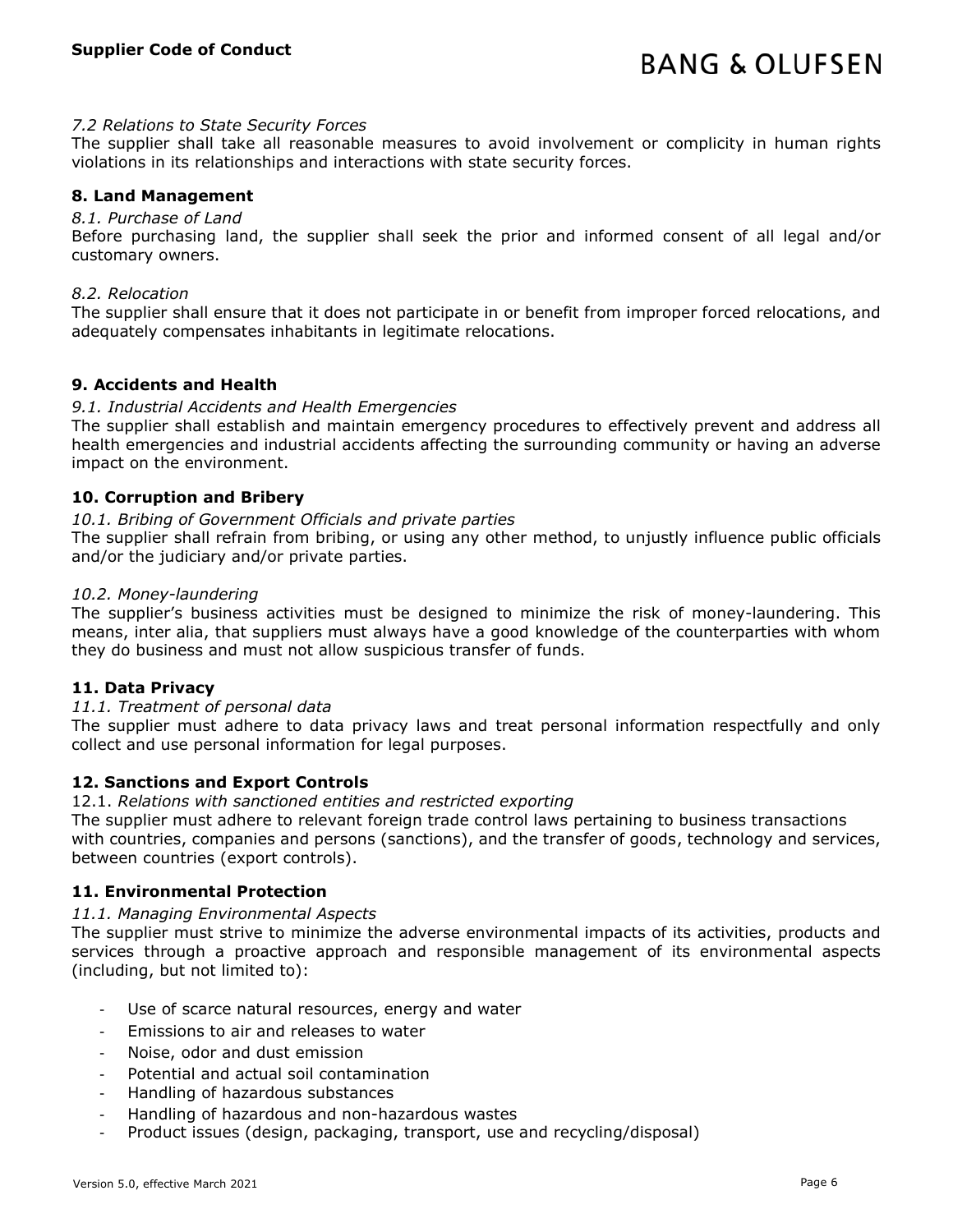# *11.2. Complying with Environmental Legislation*

The supplier shall maintain awareness of current environmental legislative requirements which are relevant to the environmental impacts of its activities, products and services and ensure legal compliance through training, awareness, operational control and monitoring.

# *11.3. Continuously Improving Environmental Performance*

The supplier shall demonstrate continuous improvements of the overall environmental performance related to significant environmental aspects.

# **PART III: Implementation**

# **1. Records and Documentation**

The supplier shall maintain appropriate and accurate up to date records in a form that demonstrates compliance both with the requirements of this Supplier Code of Conduct and relevant national or regional data protection standards. The supplier is responsible for complying with this Supplier Code of Conduct and for providing information and documentation. Records shall be available to Bang & Olufsen upon request at any time in anonymized form so as to avoid disclosing any personally identifiable information of employees or workers. This information must be exclusively related to the purpose of the audit and must not be removed from the facility (e.g. in form of photocopies). Where there is doubt as to conformance with data protection and privacy laws, employee consent must be obtained before releasing the relevant information. Complete and accurate records include, but are not limited to:

- Employee identification numbers (instead of employee names) and ages of all workers.
- Timesheets with employee identification numbers, not names, or with personally identifiable information blacked out.
- Payroll records, including wage slips and overtime wage records, all with employee numbers rather than employee names, or with personally identifiable information blacked out.
- Health and safety records, including material safety data sheets, accident records with no employee names, or with personally identifiable information blacked out, and relevant certificates and permits.
- Environmental records, including data from the monitoring of significant environmental impacts and relevant permits.
- Records of any significant instances of non-compliance encountered in relation to this Code of Conduct, including a summary of the corrective actions taken to remedy the deficiencies.

# **2. Definition of Roles and Responsibilities**

The supplier must assign responsibilities within its organization for the implementation of this Supplier Code of Conduct. As a minimum, the following representatives shall be designated:

- One or more management representatives with the responsibility and authority to ensure compliance with the provisions of this Code of Conduct.
- A qualified health and safety officer at each facility responsible for planning, implementing and monitoring the supplier's health and safety policies and procedures.

The supplier shall ensure that repeated offences and serious neglect by any of its personnel in relation to matters pertaining to this Code of Conduct will result in appropriate disciplinary actions, which may include dismissal from employment.

# **3. Training and Awareness-Raising**

The supplier shall secure that employees are informed about the standards included in the Supplier Code of Conduct and the necessity of acting in accordance with them. In areas with high illiteracy rates, employees shall receive verbal instructions. It is the responsibility of the supplier to secure that the Supplier Code of Conduct remains accessible to all employees and in the local languages.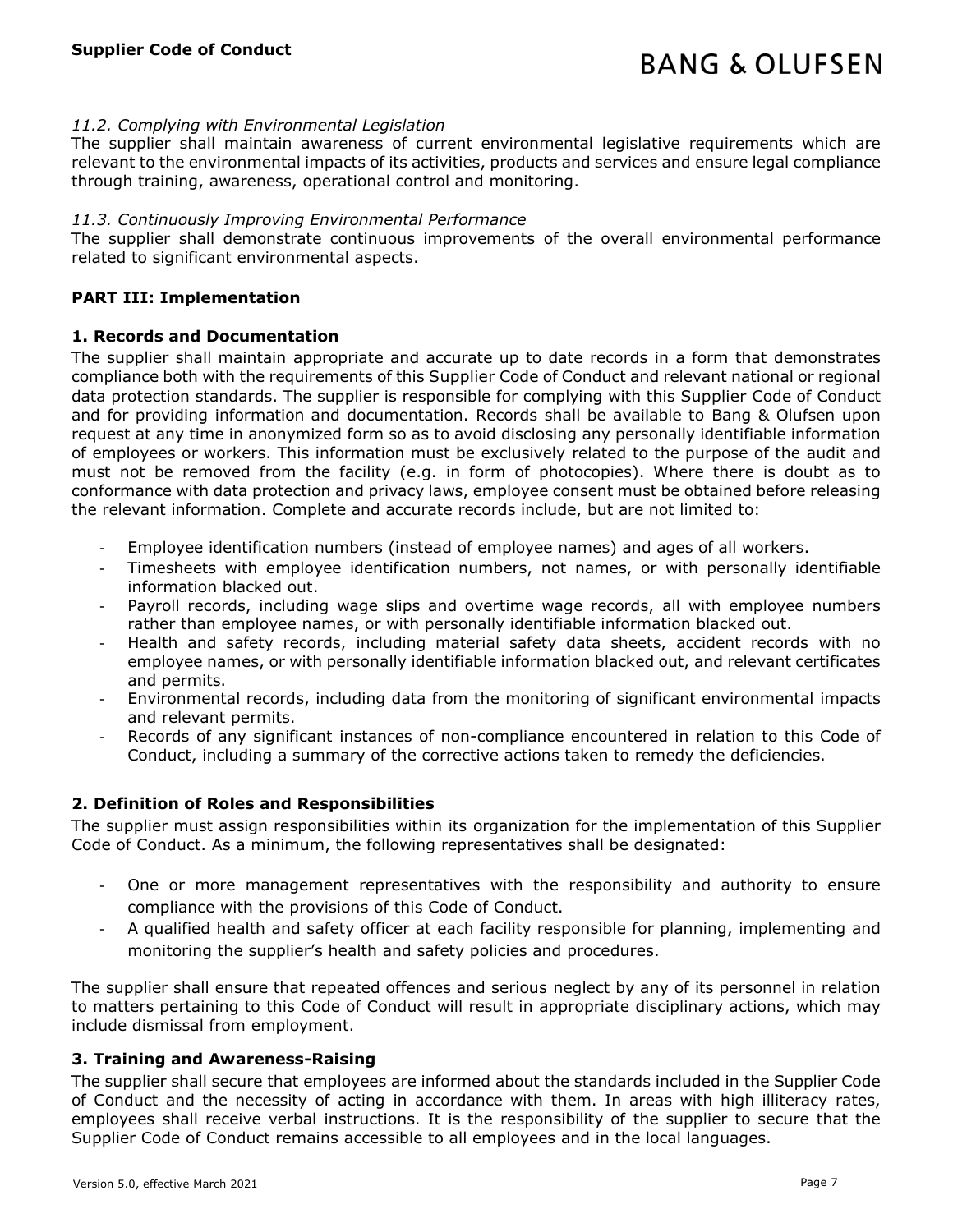# **4. Complaints Procedures**

The supplier shall establish mechanisms for hearing, processing, and settling complaints of employees. Workers must have the right to anonymously submit complaints regarding all workplace concerns, including complaints regarding the supplier's failure to comply with this Code of Conduct, without fear of punishment or adverse employment action. Any complaints submitted to the supplier which are not anonymous must be anonymized for the purpose of third-party inspections. The supplier shall properly investigate, address and settle all complaints in accordance with its pre-established complaints procedure. Records of these complaints shall be kept and remain accessible for Bang & Olufsen at its request.

Anyone affected by the supplier's activities must have access to communicate concerns or submit complaints without discrimination or fear of reprisal. The supplier shall properly investigate, address and settle any complaints or concerns raised by local communities. Bang & Olufsen also offers an online reporting tool for all third parties to submit concerns of material matters related to our business. Reporting can be done fully anonymously, and the tool is found here: [Bang & Olufsen BeoShare reporting](https://bangolufsen.whistleblowernetwork.net/frontpage)

# **5. Relations to Sub-suppliers**

The supplier is responsible for ensuring that its respective sub-suppliers are working in compliance with the standards of this Supplier Code of Conduct. As part of this obligation, the supplier shall:

- Require sub-suppliers to inform the supplier about other business entities in the supply chain taking part in the production of each order.
- Screen and select sub-suppliers based on their ability to meet the standards of this Supplier Code of Conduct.
- Make observance of the standards included in the Supplier Code of Conduct a condition of any agreement or contract that it enters into with sub-suppliers.
- Undertake reasonable efforts to check that sub-suppliers operate in conformance with the Code of Conduct.

Bang & Olufsen can require disclosure of sub-suppliers in writing in order to include them in the standard monitoring programme by Bang & Olufsen. The supplier shall ensure upon request from Bang & Olufsen that sub-suppliers submit at any time to announced audits. The supplier shall ensure that sub-suppliers are required to provide physical access to any auditor from Bang & Olufsen or other auditors assigned by Bang & Olufsen. This obligation entails unhindered access to all facilities, records, and where provided by sub-suppliers, housing, as well as employees for confidential interviews. All records shall be provided in compliance with applicable laws and regulations., All records shall be provided without names, or personally identifiable information blacked out. The frequency and intensity of sub-supplier audits will depend on – and shall be appropriate to – the scale and intensity of their operations.

The zero-tolerance standards of Bang & Olufsen outlined below shall also apply to sub-suppliers.

# **6. Monitoring**

Bang & Olufsen will monitor the operations of our suppliers to assess and ensure their compliance with this Supplier Code of Conduct. Our monitoring programme consists of on-site inspections (or audits) and periodic self-evaluations by suppliers of their premises and those of their subcontractors.

The supplier shall submit at any time to announced as well as unannounced audits. The supplier is required to provide physical access to any auditor from Bang & Olufsen or other auditors assigned by Bang & Olufsen. This obligation entails unhindered access to all facilities, records (to be provided without names, or with any personally identifiable information blacked out), and where provided by suppliers, housing, as well as employees for confidential interviews. The frequency and intensity of supplier audits will depend on – and shall be appropriate to – the scale and intensity of their operations.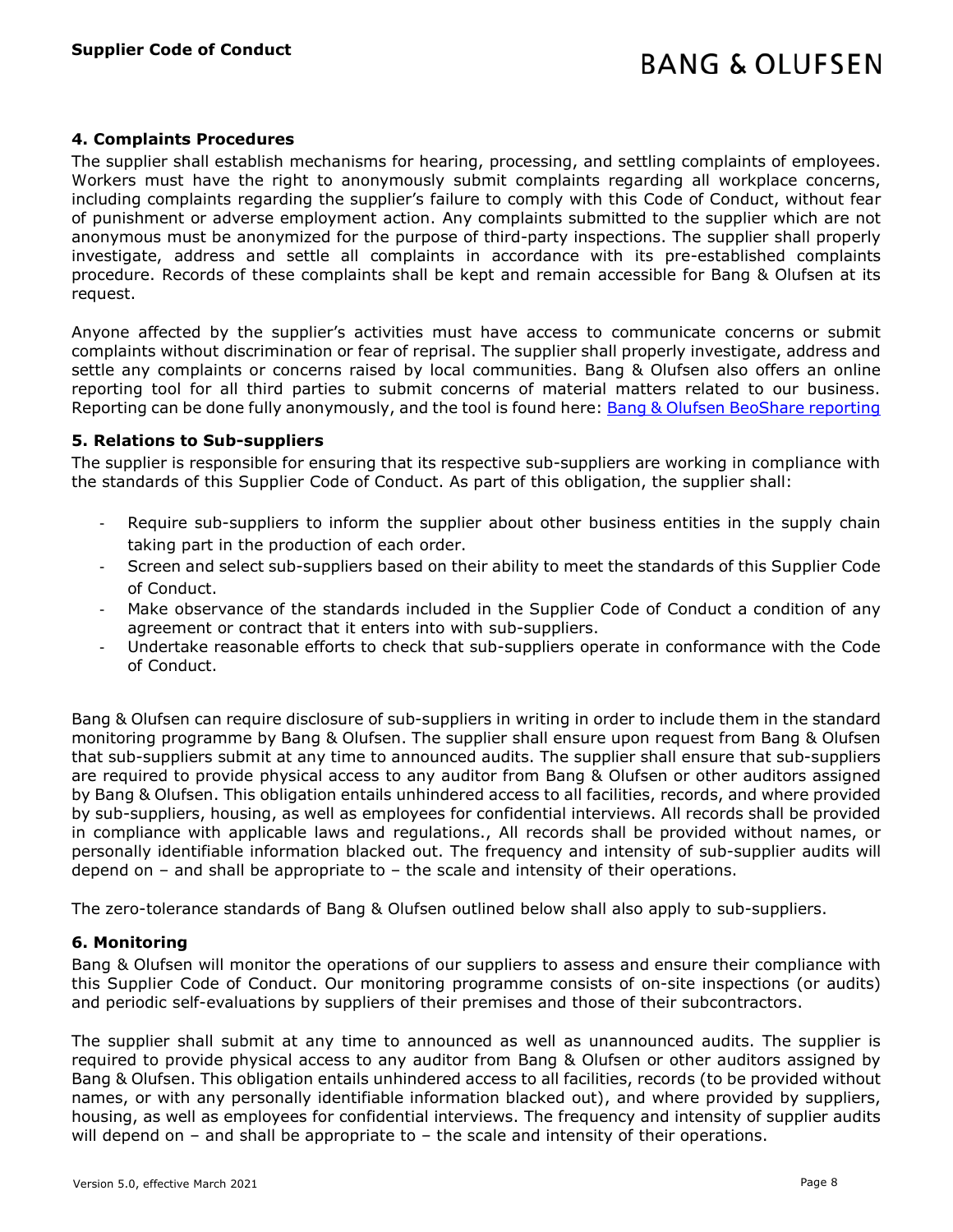# **7. Verification**

Bang & Olufsen reserves the right to let an independent third party of its choice make on-site inspections to verify compliance with the requirements of this Code of Conduct. Documentation made available for these inspections must have employee names and personally identifiable information either absent or blacked out for the purpose of complying with national and regional data privacy laws. This information should pertain solely to the content of the audit and must not be removed (e.g. in the form of photocopies) from the supplier facility.

# **8. Enforcement, Remediation and Corrective Action,**

Where instances of non-compliance with the requirements of this Code of Conduct are identified, the supplier shall promptly take corrective action to remedy the deficiencies as well as taking measures to prevent similar problems from recurring in the future. Therefore, a written plan must be delivered to Bang & Olufsen, Head of Procurement within 30 days.

The supplier shall make timely and reasonable amends to any employee, former employee, or community member whose rights have been violated. Remediation includes, but is not limited to, paying back all wages found to have been unlawfully withheld or reinstating any employee found to have been unlawfully dismissed.

Where instances of non-compliance are detected as a result of audits, the supplier shall be given a fixed period of time to self-correct the deficiency. In the event of failure to self-correct a problem, Bang & Olufsen is willing to engage in a constructive dialogue with the supplier to develop and implement a corrective action plan, with appropriate time scales for implementation and improvements to be achieved.

Agreement to abide by the corrective action plan allows continuation of the business relationship, as long as Bang & Olufsen finds that the supplier is implementing the plan in good faith.

In the event of repeated and serious breaches of the requirements of the Supplier Code of Conduct, Bang & Olufsen reserves the right to cease the business relationship with a supplier and possibly cancel any production or delivery in progress. The supplier is solely responsible for complying with this Code of Conduct.

# **9. Zero-tolerance Standards**

Bang & Olufsen will not continue to do business with a supplier engaged in violations of fundamental human rights. The following is a non-exhaustive list of practices that are considered unacceptable:

- The use of bonded and forced labour, including forced prison labour and human trafficking.
- Worst forms of child labour, including forced child labour, child prostitution, and other work which is likely to jeopardize the health, safety and morals of children.
- Any harsh, inhumane or degrading treatment or punishment of employees.
- The exposure of employees to life-threatening work environments, where they have not been informed of the dangers and where protective measures have not been undertaken.
- Deliberately causing substantial pollution to air or water, or substantial soil contamination.
- Any complicity in violations of international humanitarian law and other crimes against the human person as defined by international law, including war crimes, crimes against humanity,
- Genocide, torture, forced disappearances, hostage taking and extrajudicial, summary or arbitrary executions.